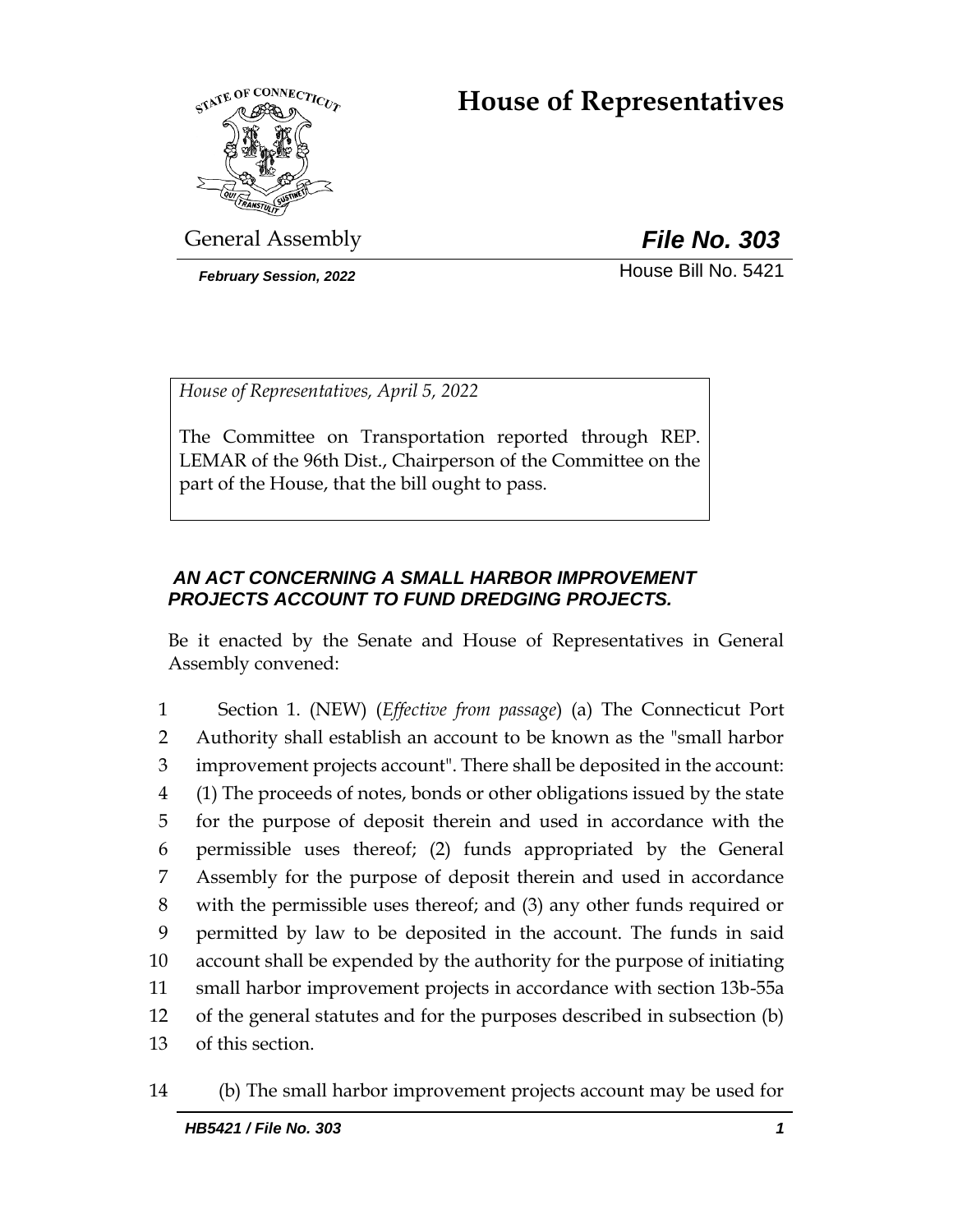federal and nonfederal dredging projects to (1) support, in full or in part, local and state matching requirements for such projects; (2) cover the incremental costs associated with applicable environmental regulatory requirements or management practices, including beneficial use; (3) cover part or all of the costs of such projects in the absence of adequate federal funds; and (4) fund private maritime infrastructure projects. If the account is used for the purpose described in subdivision (3) of this subsection, the authority shall pursue reimbursement to the account from the federal government.

| This act shall take effect as follows and shall amend the following  <br>sections: |                     |             |
|------------------------------------------------------------------------------------|---------------------|-------------|
| Section 1                                                                          | $\mid$ from passage | New section |

## *TRA Joint Favorable*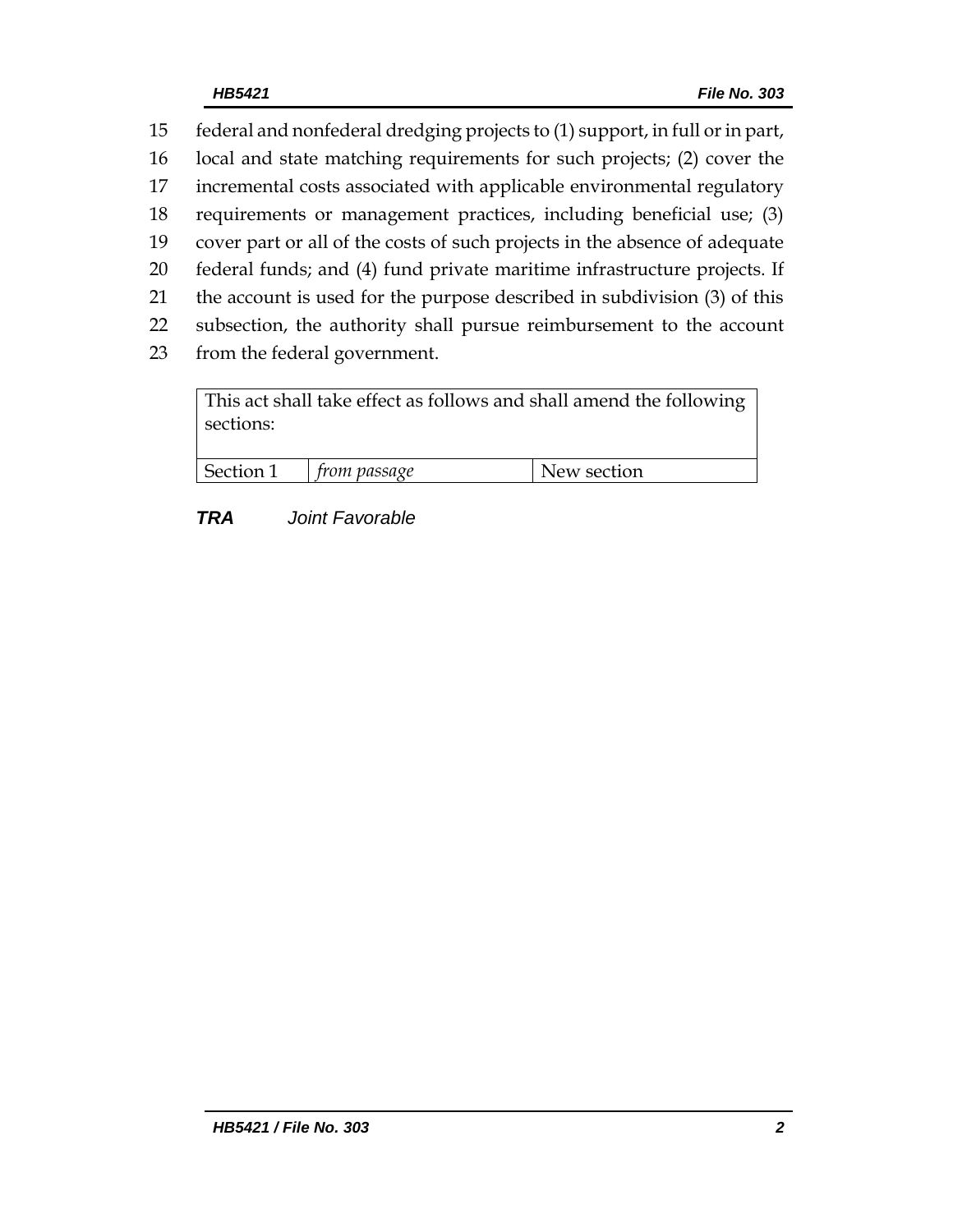*The following Fiscal Impact Statement and Bill Analysis are prepared for the benefit of the members of the General Assembly, solely for purposes of information, summarization and explanation and do not represent the intent of the General Assembly or either chamber thereof for any purpose. In general,*  fiscal impacts are based upon a variety of informational sources, including the analyst's professional *knowledge. Whenever applicable, agency data is consulted as part of the analysis, however final products do not necessarily reflect an assessment from any specific department.*

## *OFA Fiscal Note*

*State Impact:* None

*Municipal Impact:* None

#### *Explanation*

The bill requires the Connecticut Port Authority (CPA) to establish a "small harbor improvement projects account" and to spend any funds that may be deposited into such account on small harbor improvement projects. The bill does not have a fiscal impact because any spending is contingent on future action outside the scope of this bill.

*The Out Years*

*State Impact:* None *Municipal Impact:* None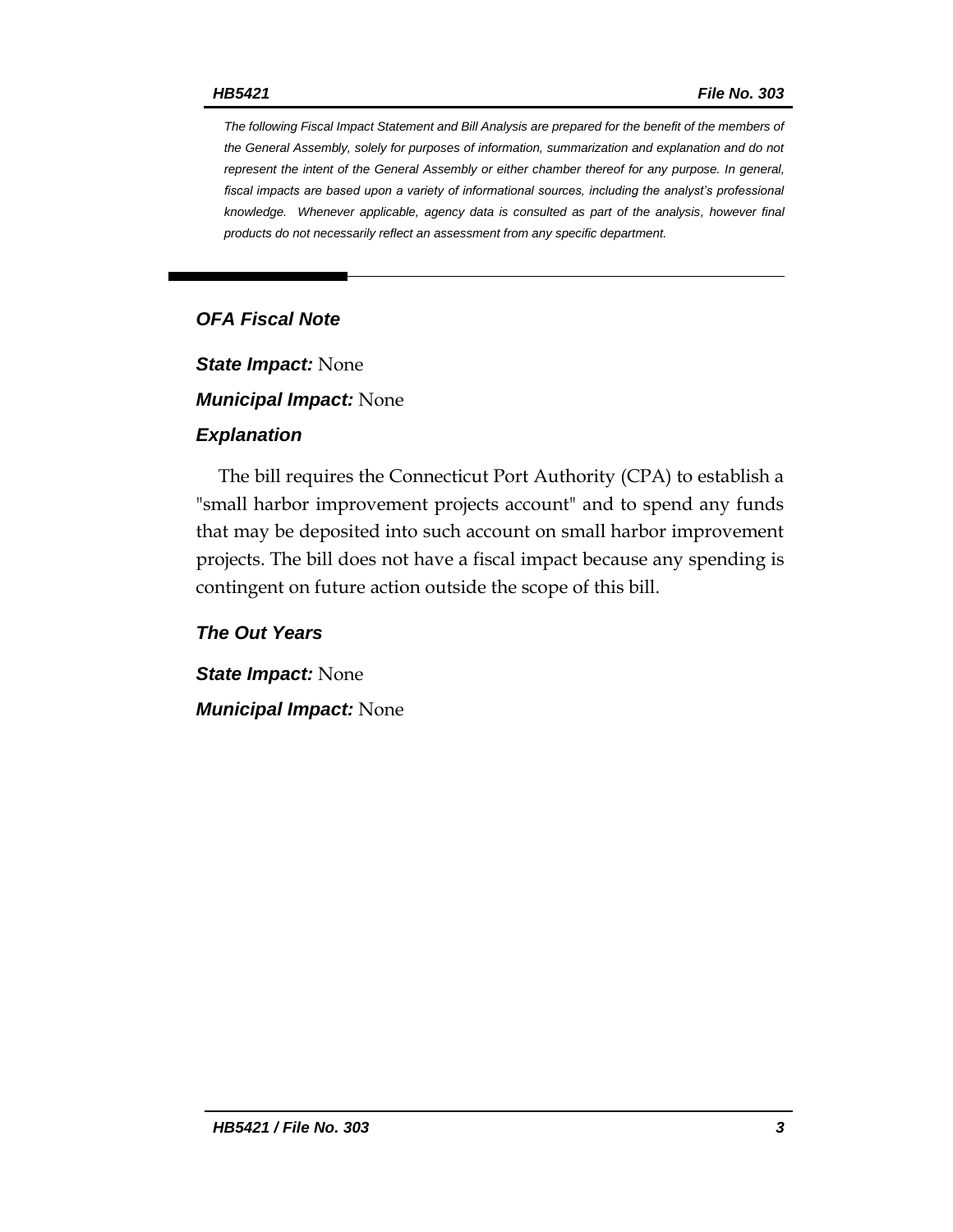## **OLR Bill Analysis HB 5421**

## *AN ACT CONCERNING A SMALL HARBOR IMPROVEMENT PROJECTS ACCOUNT TO FUND DREDGING PROJECTS.*

## **SUMMARY**

This bill requires the Connecticut Port Authority (CPA) to establish the "Small Harbor Improvement Projects Account" and to spend deposited or appropriated funds in it to initiate small harbor improvement projects consistent with state law.

Neither the law nor the bill defines "small harbor improvement projects." However, under existing law, unchanged by the bill, CPA may initiate harbor improvement projects in various ways, including by preparing plans, studies, and construction for altering and improving various state, municipal, and other properties in or adjacent to state waters to improve the state economy and infrastructure  $(CGS \, \S \, 13b$ -[55a\)](https://www.cga.ct.gov/current/pub/chap_242.htm#sec_13b-55a).

Under the bill, the following funds must be deposited into the account: (1) the proceeds of notes, bonds, or other state-issued obligations; (2) appropriated funds; and (3) any other funds required or permitted by law.

The bill authorizes the account to be used for federal and nonfederal dredging projects in the following ways:

- 1. to fully or partially support local and state matching requirements for these projects;
- 2. to cover the incremental costs associated with applicable environmental regulatory requirements or management practices, including beneficial use;